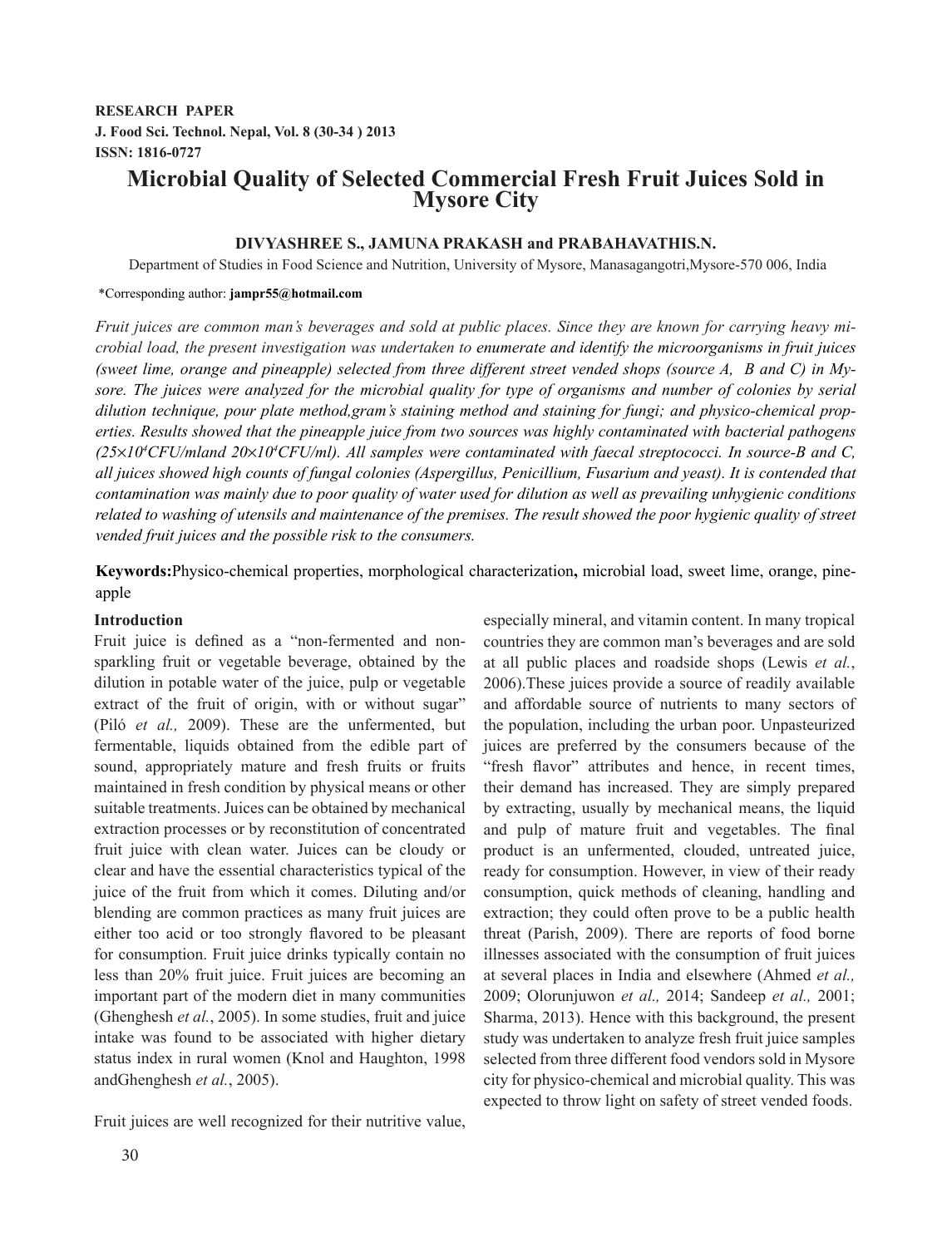#### **Materials and Methods**

### *Collection of samples*

Threeroadside shops located at distance of 3.0 km from each other in central part of Mysore city were chosen for collection of samples. Three varieties of fresh fruit juices namely orange, sweet lime and pineapple were chosen, as these are most popular beverages. All samples were collected in sterile containers as sold to consumers, held at 40 C and analyzed within an hour after procurement.

#### *Physical and chemical analysis*

The physical and chemical parameters were determined by standard techniques (Ranganna, 2007) and comprised of following assays:measurement of pH with a pH meter, (H 1 2211 pH meter/ORP meter), total titratable acidity by titration with 0.1N sodium hydroxide solution (results expressed in grams citric acid per 100mL of sample) and quantity of total soluble solids (° Brix) with a Brix refractometer and total solids. All assays were performed in triplicate.

with 10 mL of saline solution and filtered through sterile Whatman No.1 filter paper to remove solid particles. 1.0 mL of filtrate was used for inoculation. Juice samples were serially diluted in saline, and incubated at 37°C for 24 hours.Isolation and enumeration of bacteria and fungi were made using the growth in selective media such as nutrient agar and potato dextrose agar for total plate count. In this study, three samples were collected from each location and surface plates were made in triplicates in appropriate selective media. Bacterial isolation was performed by pour plate method and serial dilution technique. For bacterial enumeration colony forming units (CFU) was used. For computation, average number per plate was divided by sample volume and is expressed as CFU/100mL (AOAC, 2005).

#### *Statistical analysis*

The results of the study were compiled for obtaining mean and standard deviation. Analysis of variance was used for determining significant differences between samples.

## *Microbial analysis*

For microbial analysis, 1.0mL of fresh juice was diluted

| Table 1, 1 hysico-chemical parameters of fruit fuices concettu from unicrent sources |                    |      |                         |                 |                  |  |  |
|--------------------------------------------------------------------------------------|--------------------|------|-------------------------|-----------------|------------------|--|--|
| <b>Source</b>                                                                        | <b>Fruit juice</b> | pH   | <sup>o</sup> Brix value | Acidity $\%$    | Total solids %   |  |  |
| $\mathbf{A}$                                                                         | Sweet lime juice   | 3.75 | 10                      | $0.22 \pm 0$    | $13.36 \pm 0.33$ |  |  |
|                                                                                      | Orange juice       | 3.36 | 7.5                     | $0.25 \pm 0$    | $14.96 \pm 0.47$ |  |  |
|                                                                                      | Pineapple juice    | 3.40 | 7                       | $0.46 \pm 0.1$  | $14.16 \pm 0.23$ |  |  |
| B                                                                                    | Sweet lime juice   | 3.85 | 8.8                     | $2.8 \pm 0.01$  | $16.19 \pm 0.47$ |  |  |
|                                                                                      | Orange juice       | 3.72 | 7.3                     | $0.39 \pm 0.03$ | $18.26 \pm 0.28$ |  |  |
|                                                                                      | Pineapple juice    | 3.32 | 8                       | $0.15 \pm 0$    | $15.75 \pm 1.34$ |  |  |
| $\mathbf C$                                                                          | Sweet lime juice   | 3.58 | 7                       | $0.14 \pm 0.01$ | $15.98 \pm 0.26$ |  |  |
|                                                                                      | Orange juice       | 3.44 | 8                       | $0.31 \pm 0.01$ | $13.65 \pm 0.49$ |  |  |
|                                                                                      | Pineapple juice    | 3.45 | 5                       | $2.95 \pm 0.05$ | $10.92 \pm 1.44$ |  |  |
|                                                                                      |                    |      |                         |                 |                  |  |  |

#### **Results and Discussion**

The physico-chemical characteristics of fruit juice samples are shown in Table 1.

The pH values of the sweet lime juice varied from 3.58- 3.85, while for the orange juice, the levels ranged from 3.36 to 3.72 and for the pineapple juice, it was found to be in the range of 3.32-3.45.The survival and growth of food borne pathogens seen on the surfaces of fruits shows that some pathogens may survive in fruit juices having low pH. The low pH of fruit juices leads to yeast growth (Pilo *et al.,* 2009). Due to low pH of pineapple juice it was observed that it had higher microbial load as compared to other fruit juices. In a study it is reported that the pH of pineapple juice and sweet lime juice was <3.0, which is acidic (Titarmare *et al.,* 2009). Ethiopian authors reported that the pineapple juice had a pH of 4.00 (Ketema*,* 2008). In another study by Pilo *et al*. (2009),orange flavored juices were reported to have pH levels ranging from 2.72 to 3.14.

In the present study in relation to total soluble solids, ° Brix value was also measured and it varied from 5 to 10° Brix in all the fruit juices. The Brix value of the sweet lime juice varied from 7 to 10°Brix, for orange juice it was in the range of 7.3 to 8°Brix, and for the pineapple juice, from 5 to 8 °Brix. Pilo *et al.* (2009) reported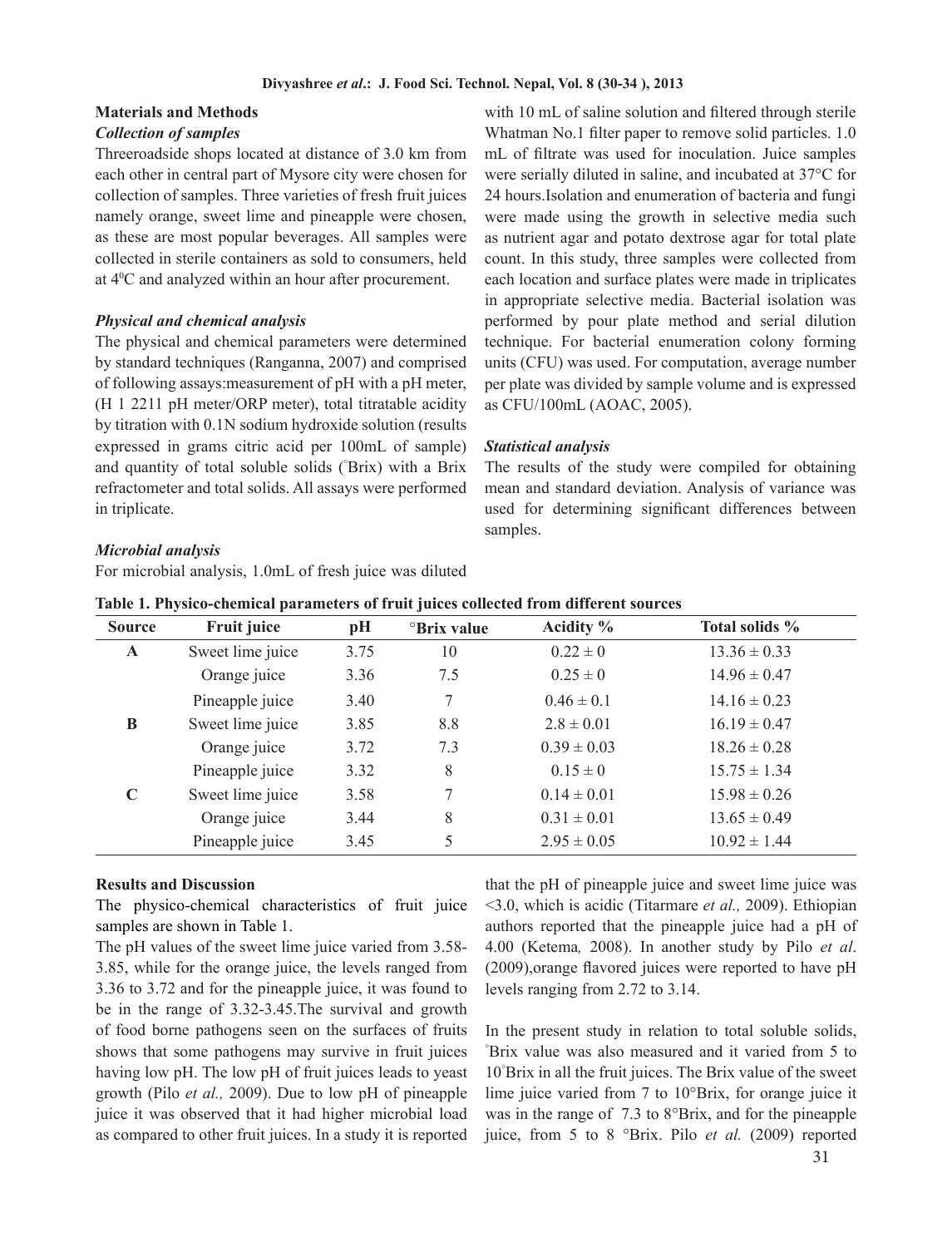a range of total soluble solids from 0.5 to 5 °Brix for powdered orange flavored juices. The high percentage of total soluble solids (°Brix) found might possibly be due to the addition of excess sugar to the fruit juices. Sweet lime juice had high  $\theta$  Brix value than the other juices. Added sugar also becomes an added factor to promote the growth of organisms as sugar provides ready energy for growth. Parish and Higgins (1989) reported that yeasts are generally involved in the deterioration of fruit juices; because they tolerate high sugar concentration and low pH, these factors favor their growth.

The titratable acidity level and total solids of selected fruit juices are also given in Table 1. The titratable acidity also showed considerable variation among the analyzed samples. The titratable acidity of sweet lime juice varied from 0.14 to 2.8 %, for orange juice the values varied from 0.25 to 0.39% and for pineapple juice, it was 0.15 to 2.95%. As per the Fruit Products Order specification, acidity expressed as anhydrous citric acid in fruit juices, should not be more than 3.5%. The titratable acidity of the above samples did not exceed 3.5 %. Pilo *et al.* (2009) reported that the titratable acidity of orange juice samples varied from 0.40 to 1.40 g/mL. In our study, the orange juice was shown to have acidity value within the range of 0.25% to 0.39%. The amount of total solids in sweet lime juice ranged from 13.36 to 16.19%, for orange juice, the values varied from 14.96 to 18.26%, the orange and sweet lime juice contained more pulp which adds up to the solid content and it was found to be high in one sample i.e., 18.26% as compared to other samples. The total solids in pineapple juice was found to be in the range of 10.92 to 15.75% as this also containedpart of pulp and in some shops the eye of the pineapple fruit was not removed, hence it added up to the weight of total solids.

The fruit juice samples were analyzed for bacterial pathogens and their morphological characteristics were observed under the microscope. The characteristics of the

| <b>Fruit juice</b> | Colony color, elevation and edge | <b>Identified organisms</b> |  |
|--------------------|----------------------------------|-----------------------------|--|
| Sweet lime juice   | Creamy, filamentous              | Micrococcus sp              |  |
|                    | Flat, filamentous                | Streptococcus               |  |
|                    | Raised, entire                   | Staphylococcus              |  |
|                    | Creamy, filamentous              | Cocci                       |  |
|                    | Creamy, regular                  | <b>Bacillus</b>             |  |
| Orange juice       | creamy, raised                   | Streptococcus               |  |
|                    | Raised, regular                  | Micrococcus sp              |  |
|                    | Raised, entire                   | Cocci                       |  |
|                    | Creamy, entire                   | Staphylococcus              |  |
|                    | Creamy, regular                  | <b>Bacillus</b>             |  |
| Pineapple juice    | Creamy, regular                  | Streptococcus               |  |
|                    | Creamy, raised                   | Staphylococcus              |  |
|                    | Raised, entire                   | Cocci                       |  |
|                    | Spreader, entire                 | Micrococcus sp              |  |

**Table 2. Morphological characterization of bacterial isolates from the fruit juices samples**

organisms identified are shown in Table 2. Commonly observed organisms were *Micrococcus spp, Bacillus, Streptococcus, Staphylococcus spp.*

**Sweet lime juice:** Sweet lime juice was enumerated for its bacterial colonies as indicated in Table 3. The colonies were found to be in the range of  $7.3 \times 10^3$  and  $23 \times 10^3$  per 100 mL of the juice in 10-1 dilution. Source A had the highest and lowest dilution ranging between  $12\times10^4$  $-23\times10^3$ . Source B had the highest and lowest dilution ranging between  $85 \times 10^{4}$  68  $\times 10^{3}$ . Source C had the highest and lowest dilution ranging between  $19 \times 10^{4}$  - 77  $\times 10<sup>3</sup>$ . A study conducted in Amaravati city showed that sweet lime juice had 17 bacterial pathogens, which could be isolated and identified, it was reported that the juice was highly contaminated with *E. coli* (41%) (Tambekar *et al.,* 2009).

**Orange juice:** The number of colonies in source A was in the range of  $15 \times 10^4$  -  $7 \times 10^3$ . Source B had the colonies ranging between  $9.6 \times 10^{4}$ -1  $\times 10^{3}$ , whilesource C had the colonies ranging between  $15 \times 10^4$  -  $5 \times 10^3$ .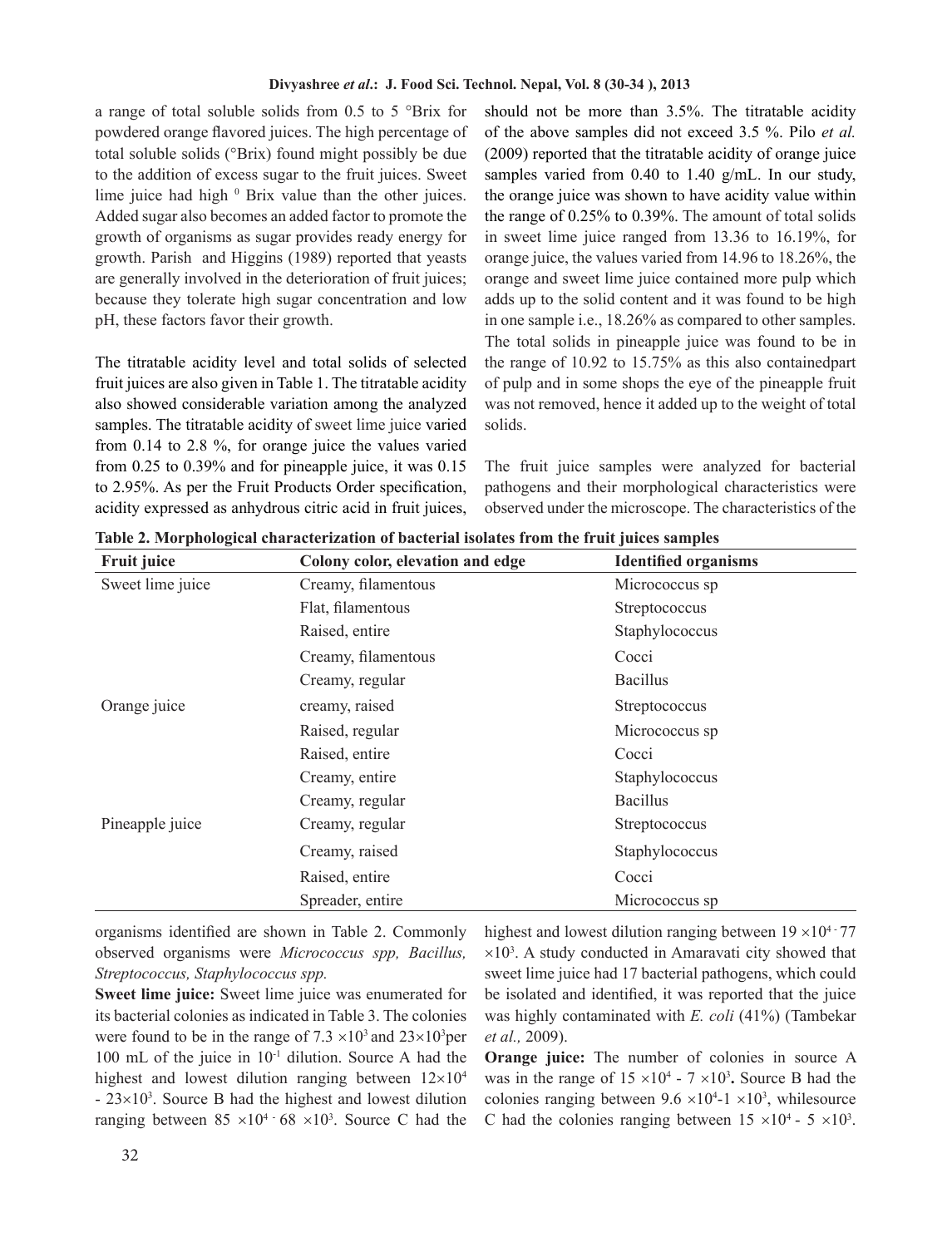The microbial load in orange juice was reported as 1-5 log CFU/mL (Parish *et al.* 1997, Parish 1998, Andres *et al.* 2001, Pao et al, 2001). In Tripoli-Libya Ghenghesh *et al.* (2005) reported that 19 samples of orange juice had total viable count of  $\leq 1$ -1.1 $\times$ 10<sup>5</sup>, and a mean of 2.4 $\times$ 10<sup>4</sup> for total viable count.

**Pineapple juice:** In pineapple juice from source A the colonies were found to be  $25 \times 10^4$ . Source B had the col-

onies ranging between  $19 \times 10^4$  -  $2 \times 10^3$  and Source C had the colonies ranging between  $20 \times 10^4$  -  $11 \times 10^3$ . Ghenghesh *et al.* (2005) reported that pineapple juice had a total viable count of 3.5×104 CFU/mL. Study conducted in Vishakhapatnam city by Lewis *et al*. (2006) reported that in pineapple juice the total viable count was  $18.8\times10^4$ CFU/mL and it had total coliforms ranging from 11.4 to 22.4×104 CFU/mL, which indicates a very high contamination by coliforms. As compared to the values of

| Type of juice    |              |                     | Colonies per 100 mL | Statistical analysis |                |
|------------------|--------------|---------------------|---------------------|----------------------|----------------|
|                  |              | Highest dilution    | Lowest dilution     | FRatio               | P-Value        |
| Sweet lime juice | $\mathbf{A}$ |                     | $23x10^3$           | 21.24                | $0.001894**$   |
|                  | B            | $19 \times 10^{4}$  | $7.7 \times 10^3$   |                      |                |
|                  | $\mathbf C$  | $8.5 \times 10^{4}$ | $6.8 \times 10^3$   |                      |                |
| Orange juice     | $\mathbf{A}$ | $15 \times 10^{4}$  | $7 \times 10^3$     | 1.99                 | $0.21664^{ns}$ |
|                  | B            | $9.6 \times 10^{4}$ | $1 x 10^3$          |                      |                |
|                  | $\mathbf C$  | $15 \times 10^4$    | $5 \times 10^3$     |                      |                |
| Pineapple juice  | $\mathbf{A}$ | $19 \times 10^{4}$  | $2 \times 10^3$     | 3.16                 | 0.114978ns     |
|                  | B            | $25 \times 10^4$    | $7.3 \times 10^3$   |                      |                |
|                  | $\mathbf C$  | $20 \times 10^{4}$  | $11 \times 10^3$    |                      |                |

**Table 3.Number of colonies per 100 mL of the sample**

p≤0.001=\*\*\*-significant, p≤0.01=\*\*-significant, p≤0.05=\*-marginally significant, p>0.05=not significant

Vishakhapatnam study the total viable count of the present study was also  $20.8 \times 10^4$  CFU /mL which is considered to be very high.

## *Identification of fungi*

**Sweet lime juice:** Source A was found to have organisms such as, *Aspergillus and Penicillium spp.*, a dense growth of black colored colonies, and blue colored colonies were observed in this sample and in some petridishes the colonies could not be differentiated due to their dense growth, especially in *Aspergillus* colonies. In source B along with *Penicillium andAspergillus,Rhizopus* was identified, which is a common spoilage organism. In source C*Aspergillus, Penicillium and Fusarium* were identified. By this we can infer that sweet lime juice had more of *Aspergillus and Penicillium* in all the three sources.

**Orange juice:**The organisms identified in orange juice were *Penicillium, yeast and Fusarium,*in source A,*Penicillium*, and in source C,*Aspergillus, Penicillium* and more of yeast colonies were observed which could be due to the fermentation of the juice. Source A juice did not show much of fungal colonies. Source C juice was highly contaminated with fungal spores in comparison to the other two sources.

**Pineapple juice:** In source A, only *Aspergillus* was

identified. In source B and source C, *Aspergillus, Penicillium* and yeasts were identified. From the above results, it can be inferred that source B and source C (sweet lime, orange and pineapple juice) juices showed high counts of fungal colonies (*Aspergillus, Penicillium, Fusarium* and yeast). Pilo *et al*. (2009) reported that yeast colonies in orange juice were found to present in the range of  $1 \times 10^2 - 9.35 \times 10^4$  CFU/mL of yeasts in 20 samples. In a study Al-jedahand Robinson(2002) reported that pineapple juice has total viable count of 1.5  $\times$  10<sup>5</sup>. Highly significant differences werefound in colony count of sweet lime juice from three sources with p value of 0.001894 on application of ANOVA.

## **Conclusions**

From this study it can be concluded that source A and C pineapple juices had high microbial load in comparison to other samples. All the fruit juices from all the sources were contaminated and pineapple juice was highly contaminated. It is contended that contamination is mainly due to poor quality of water used for dilution as well as prevailing unhygienic conditions related to washing of utensils and maintenance of the premises. The results in the present study shows that source clearly indicates the poor hygienic conditions of these juices